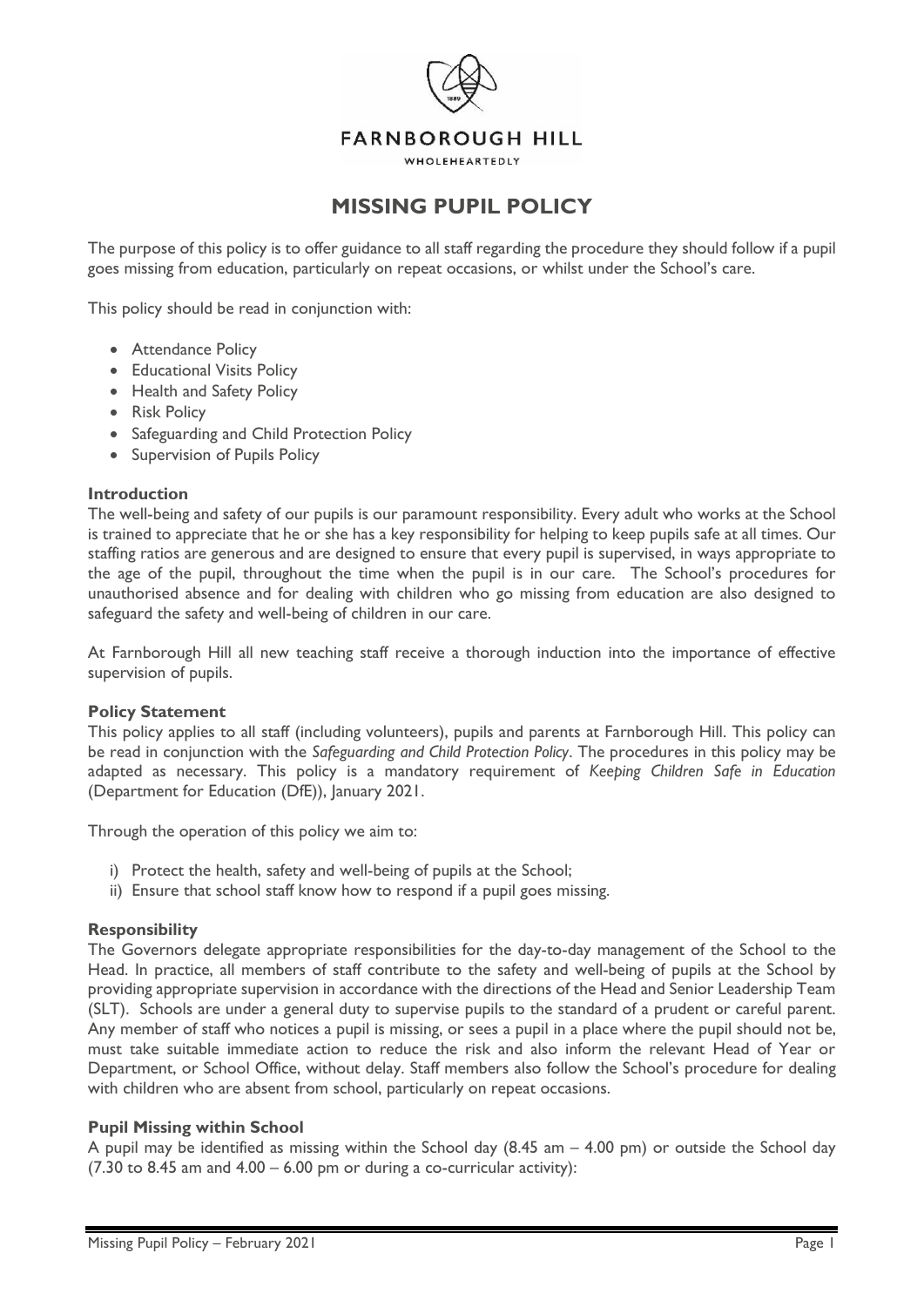- after an absence at morning registration is not confirmed by the School Office staff's contact with home
- by comparing pupils in a class with the day's absence sheet
- absence from afternoon registration.
- by a report of a missing pupil by a fellow pupil

Any member of staff discovering a discrepancy must immediately notify the School Office who will:

• contact and make the necessary checks with the tutor/teacher to assess whether the absence is expected and the School Nurse to check for any known medical emergency. The School Office will also check all the lists of trips out of school as well as the signing out books at the School Office

If the pupil is still found to be missing, the School Office will immediately:

- inform the Deputy Head Pastoral or other SLT members, who will initiate and oversee a search of the site. The member of SLT will coordinate and make the necessary search over the School grounds
- advise all teachers due to teach the pupil later that morning/afternoon that they must immediately inform the School Office if the pupil appears

If the search of the site fails:

- the Head and parents will be informed, and in some cases a search of local roads will be made on foot, or car by available staff as appropriate
- on completion of this and any subsequent searches made over the day parents will continue to be informed of progress
- in discussion with parents the Head will arrange for the Police to be informed

If the pupil is found, or the incident is otherwise resolved:

- the Head and parents will be directly informed by the School Office or member of SLT
- the Police will be informed if they have been involved
- the Head will initiate a full enquiry and provide a written report. This report and the incident log (as detailed in the *Emergency Plan*) will be kept on the pupil's file
- if appropriate, the pupil will be reminded of the correct procedures regarding attendance and reminded of their responsibility in keeping themselves safe

## **Pupil Missing on a School Trip**

- An immediate roll call will be carried out to ensure that all other pupils are present.
- The remaining pupils will gather in a supervised designated place.
- An appointed teacher (not the trip leader or First Aider) will search the immediate vicinity. The venue manager will also be alerted, where applicable.
- If the pupil is not found in a reasonable amount of time, then the EVC Assistant Head or Duty SLT will be informed by the mobile phone provided.
- If necessary, the parents and Police will then be contacted as will the Chair of Governors and school insurers.
- The party will then act in accordance with the Emergency Plan, together with any guidance from the School and the Police.
- A full report will be made by the trip leader and submitted to the EVC Assistant Head. The report will state the reasons for the disappearance and the manner in which the School responded.

## **Actions to be Followed by Staff Once the Pupil is Found**

- The trip leader should talk to, take care of and, if necessary, comfort the pupil.
- The trip leader should then speak to the other pupils to ensure they understand why they should not leave the premises/separate from a group on an outing.
- The Head will speak to the parents to discuss events and give an account of the incident.